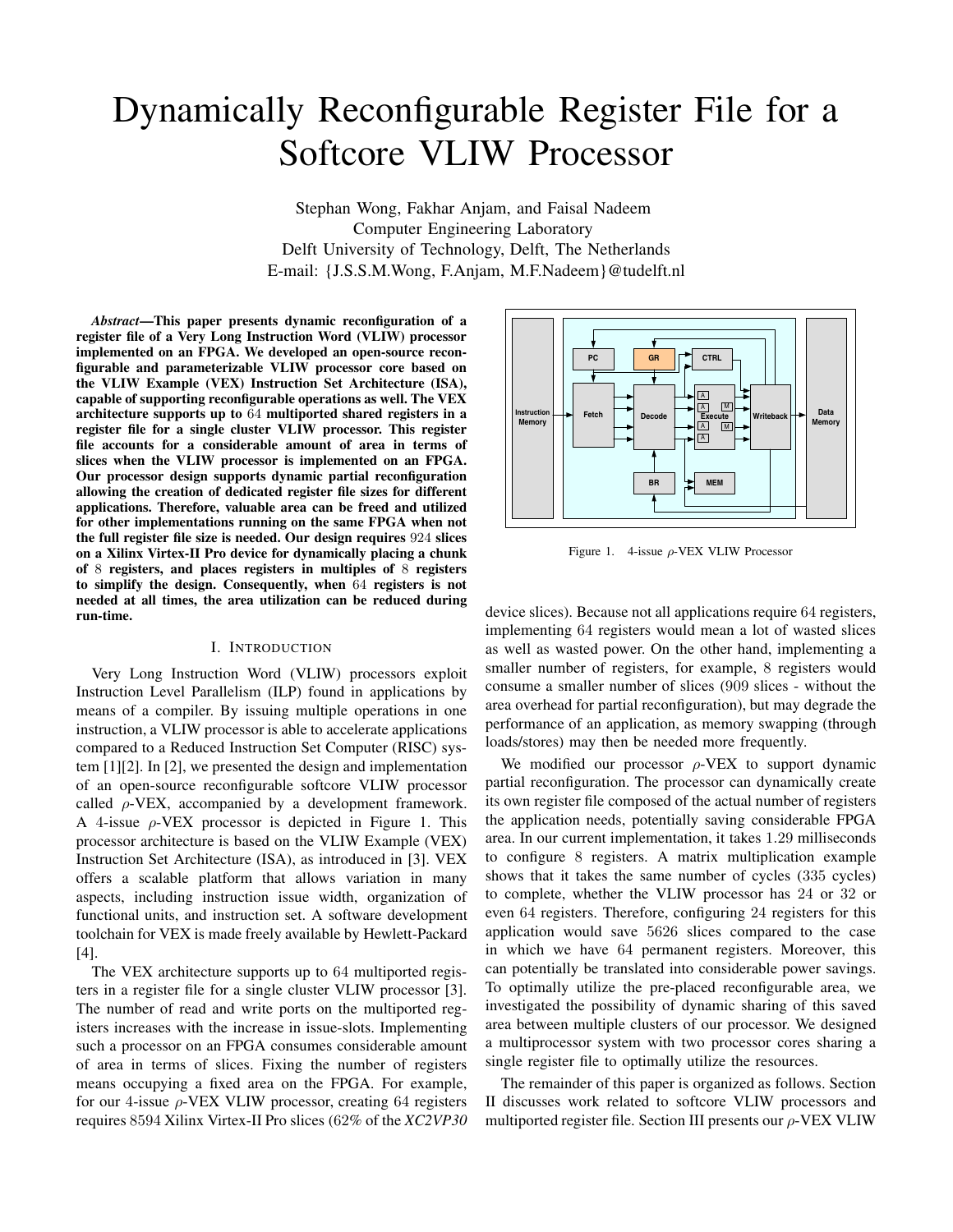processor. Section IV presents the design and implementation of a reconfigurable register file for our  $\rho$ -VEX processor. Results are discussed in Section V. Finally, conclusions are presented in Section VI.

#### II. RELATED WORK

The first VLIW softcore processor found in literature is Spyder [5]. Because the designer had to put efforts in both directions - the processor architecture and the compiler therefore, the Spyder did not evolve extensively. Instancespecific VLIW processors are presented in [6][7]. A VLIW processor with reconfigurable instruction set is presented in [8]. An FPGA based design of a VLIW softcore processor is presented in [9]. Due to the licensed Altera NIOS-II softcore, this VLIW design is not much flexible as well as not open source. Modular and configurable VLIW processor designs are presented in [10][11] and [12]. The lack of a good software toolchain in each of these cases limited their use.

In [2], we presented the design of a reconfigurable and open source softcore VLIW processor called  $\rho$ -VEX, along with a development framework. Different parameters such as the number and types of functional units, supported instructions, degree of pipelining, memory bandwidth, size of register file can be chosen based on the application requirements and available resources on the FPGA.

The multiported register file of a VLIW processor implemented on FPGA is one of the most resource consuming module. Table I presents the synthesis results for our 4-issue, 32-bit ρ-VEX processor for Xilinx Virtex-II Pro *XC2VP30* FPGA. Table II presents the synthesis results for the register file only. From Tables I and II, we can observe that when the number of registers is 64, the total number of slices occupied by the register file exceeds the total slices taken by the all other processor modules. Similarly, in [12], the design and implementation of a 3-issue VLIW microprocessor is presented. The processor datapath is 64-bit and it supports only 16 operations. The multiported register file for the processor containing 16, 64-bit registers each having 6-read and 3 write ports require 7172 Logic Cells of the Altera Stratix *EP1S25F1020C* FPGA, which is more than the area taken by the rest of the design.

The data in [9] shows that increasing the number of read and write ports or in other words increasing the issue-width of the VLIW processor results in an exponential increase in

Table I SYNTHESIS RESULTS FOR 4-ISSUE ρ-VEX VLIW PROCESSOR

| Processor with     | <b>Slices</b> | Percent Slices of | Max. Frequency |
|--------------------|---------------|-------------------|----------------|
| Register File size |               | XC2VP30 FPGA      | (MHz)          |
| ð                  | 6647          | 48%               | 74.369         |
| 16                 | 7523          | 54%               | 74.614         |
| 24                 | 8616          | 62%               | 74.559         |
| 32                 | 9432          | 68%               | 74.520         |
| 64                 | 14469         | 105%              | 64.255         |

Table II SYNTHESIS RESULTS FOR REGISTER FILE OF ρ-VEX VLIW PROCESSOR

| Register  | <b>Slices</b> | Percent Slices of     | Max. Frequency |
|-----------|---------------|-----------------------|----------------|
| File size |               | $\rho$ -VEX Processor | (MHz)          |
|           | 909           | 14%                   | 495.123        |
| 16        | 1865          | 24%                   | 433.332        |
| 24        | 2968          | 34%                   | 341.041        |
| 32        | 3778          | 40%                   | 385.253        |
| 64        | 8594          | 59%                   | 303.012        |

resources. In [13], the architecture of a configurable, multiported register file for soft processor cores is presented. The register file is designed using the low-latency Block-RAMs found in Xilinx FPGAs, and avoids consuming the configurable resources on the FPGA (slices). In this design, since registers are distributed across several banks associated with different write ports, registers must be allocated, and instructions scheduled in a manner that avoids contention for the write ports. Therefore, instructions cannot be scheduled to execute in parallel if they produce results in registers that belong to the same register bank. Because this requirement puts a constraint on the scheduling of instructions, we cannot use this design for our processor because the Hewlett-Packard (HP) provides only the VEX compiler executable [4], not the source code, and hence we cannot modify the compiler.

We designed our VLIW processor in a manner that supports partial dynamic reconfiguration using Xilinx Early Access Partial Reconfiguration (EAPR) methodology [14] and PlanAhead tools. The processor can dynamically create its own register file composed of the actual number of registers the application needs or as given by the user before each application runs, potentially saving considerable FPGA area (slices) in case the running application requires less number of registers than the maximum number of could-be available registers. Our results for running different applications proves the idea.

#### III. THE  $\rho$ -VEX VLIW PROCESSOR

We implemented a single-cluster standard configuration of VEX machine for our VLIW processor called  $\rho$ -VEX [2]. The ISA is based on the VEX ISA [3], which is loosely modeled on the ISA of the HP/ST Lx [1] family of VLIW embedded cores. Figure 1 depicts the organization of our 32-bit, 4-issue  $\rho$ -VEX VLIW processor implemented on an FPGA. It additionally supports reconfigurable operations, as the VEX compiler supports the use of custom instructions via pragmas inside the application code. To optimally exploit the processor utilization, a development framework is provided, which consists of compiling a piece of C code with VEX compiler and then generating a VHDL instruction ROM file by assembling the assembly file with our assembler [2].

## IV. THE RECONFIGURABLE REGISTER FILE FOR  $\rho$ -VEX PROCESSOR

The default register file size for a single-cluster VEX machine is 64. For our 4-issue processor, the total number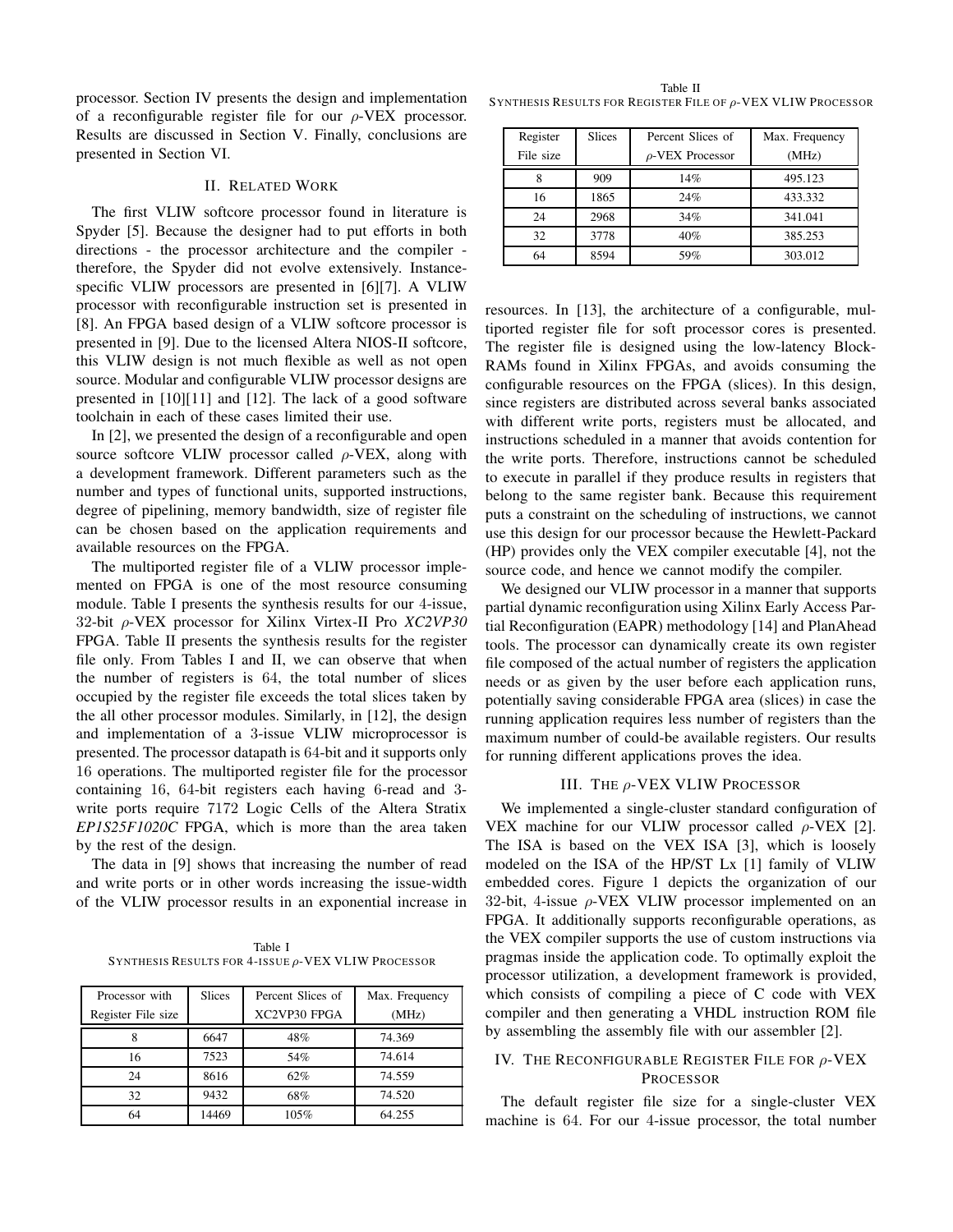of input/output (I/O) ports of the register file is 460. Each register is 32-bit, having 8-read and 4-write ports.

#### *A. Design and Implementation*

We used the Xilinx EAPR methodology [14] for designing our partial reconfigurable processor. Because we only want the registers to be partially reconfigured, we split our processor into two regions: *static* and *reconfigurable*. Figure 2 depicts the static and partially reconfigurable regions of our processor. For this particular design, we can create a maximum of 32 registers instead of 64. This choice simplified the design to allow for a quick verification of our idea of dynamically reconfigurable registers. To further simplify the design, we divided the large register file containing 32 registers into 4 small register files each having 8 registers. The number of I/O ports for each smaller register file is now 424 that would cross the boundary between static and reconfigurable portions on the FPGA, and would require *bus macros*.

Figure 2 depicts the overall system design. Four reconfigurable regions for register banks are connected to the other part of the design called static region using asynchronous bus macros. The static region contains all of our processor modules namely, *fetch*, *decode*, *execute*, *writeback*, *memory unit*, *control unit*, *branch registers*, *instruction* and *data memories*, except the general-purpose register file, which is implemented in the reconfigurable region. The granularity level is 8 for our reconfigurable register design, i.e., registers can be added in the increments of 8 up to maximum of 32 registers.

Using the EAPR design methodology, partial bitstreams for the register banks are generated and can be downloaded to the FPGA using the Xilinx iMPACT tool. The actual number of registers used in an application code can be determined when assembling the code. The assembler for the processor calculates the number of required registers, and this information is placed in the executable code or ROM storage. This information can be used to direct the reconfiguration controller to reconfigure the required number of registers before activating the run signal for the processor. A Universal Asynchronous Receiver Transmitter (UART) controller is implemented in the static region of the FPGA and is used to download the application executable file into the instruction memory. The information about the number of registers to be configured can be transmitted to the PC and then using batch files, partial bitstreams for register banks can be downloaded to the FPGA using iMPACT commands. When the application execution is finished, the results are transmitted to the PC using the UART.

### *B. Dynamic Sharing of Registers in Multicore Systems*

One of the main limitations of the current tools is that the reconfigurable regions have to be pre-placed at design time. Current tools and technology are not mature enough for partial reconfiguration and these do not allow arbitrary placement of reconfigurable modules at run-time. Therefore, for the current design, we investigated the possibility of dynamic sharing of the registers between multiple instances of our processor. We designed a two-core processor system sharing the placed



Figure 2. Dynamically and Partially Reconfigurable Processor Design

registers to make the optimal use of the resources. Figure 3 depicts a two-core processor system sharing the register file.

We developed a *register controller* module that is used to share the registers between two processor cores. It provides connectivity between the two cores and the reconfigurable registers. The register controller is placed in the static region of the design.

#### V. RESULTS AND DISCUSSIONS

Each reconfigurable register file in our design has 424 I/O ports and is composed of 8 32-bit registers having 8 read and 4 write ports and requires 909 slices on the Xilinx Virtex-II Pro *XC2VP30* FPGA. For placement, we constrained this register file to a bank of 924 slices. Table III presents the slices utilization for our design.

The partial bitstream size for a reconfigurable register bank of 8 registers in our design is 85 KBytes, and is 16.65 times smaller than the full bitstream size which is about 1415 KBytes. The time needed to configure a bank of 8 registers in a Virtex-II Pro device is 1.29 milliseconds. This value does not include the time needed for accessing the memory in which the bitstreams are placed. It is the time needed for the SelectMAP



Figure 3. Dynamic Sharing of Register File in Multicore System